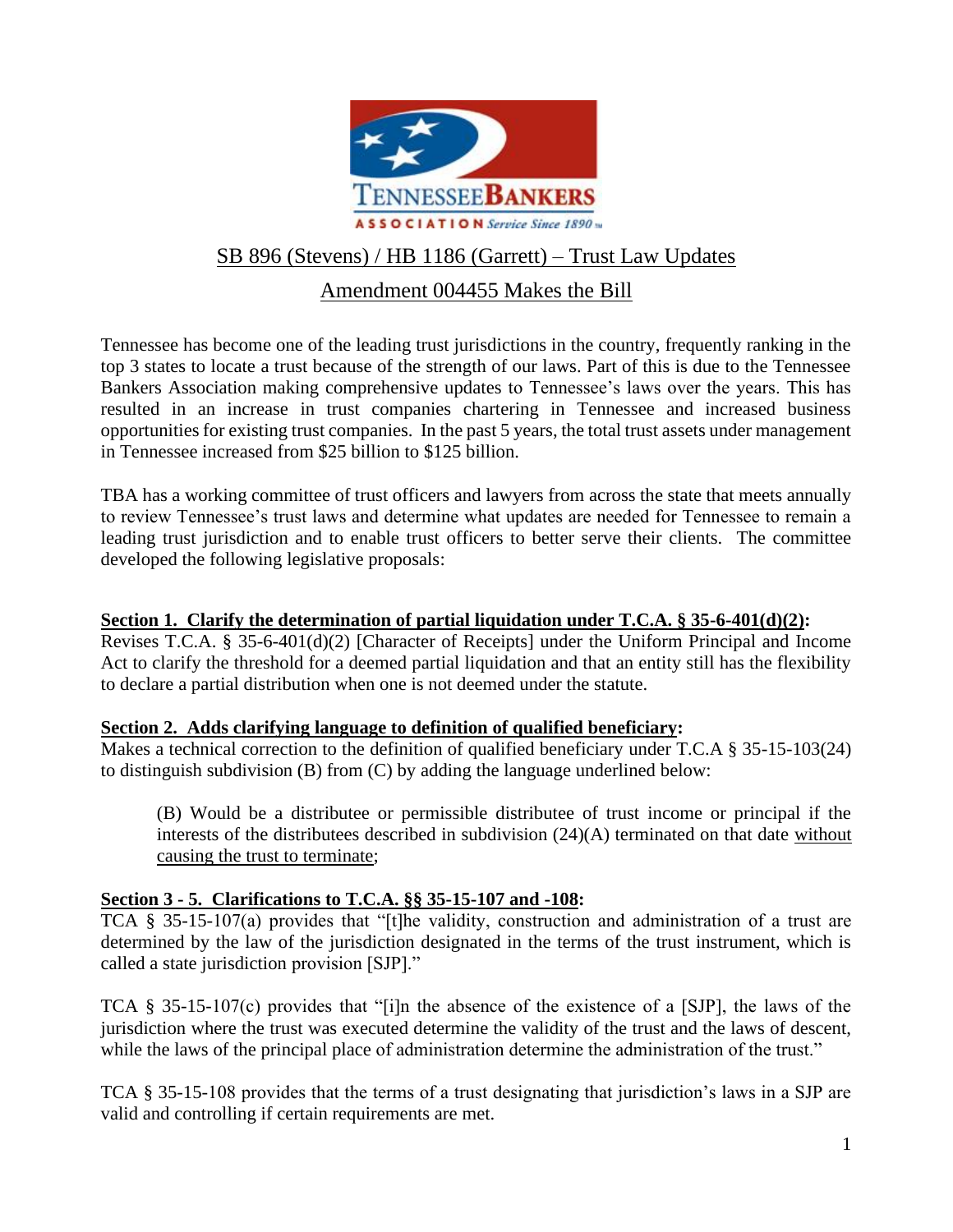Amends TCA §§ 35-15-107 and -108 to clarify that the validity and construction of a trust are to be based on the law designated in the SJP (as provided for in -107) and cannot be changed merely by a change in administrative situs of the trust; however, the law governing the administration of the trust can initially be set forth in a SJP, but, as provided in -108, the portion of a SJP addressing administrative law only remains valid if the trust is administered in such state; otherwise, the applicable administrative law is the state where administration is then occurring.

## **Section 6. Clarify nonjudicial settlement agreements can be used to establish directed trusts**

Tennessee trust companies believe that TCA  $\S$  35-15-111(c)(3) allows trustees and qualified beneficiaries to agree via non-judicial settlement agreements (NJSAs) to a trust being administered as a directed trust, but it is not clear. This situation comes up when transferring a trust to Tennessee from another state.

This clarifies that NJSAs can be used to approve an investment decision, policy, plan or program of a trustee, which includes establishing a directed trust by agreement with the qualified beneficiaries as allowed under TCA § 35-15-710 and § 35-15-1201.

#### **Section 7. Increase maximum duration/enforceability of purpose trusts**

In passing the 2013 trust legislation, TBA prioritized some matters, leaving others to wait for later legislation, including the "purpose trust" section in TCA § 35-15-409.

In 2013, the 90-year period was somewhat arbitrary in light of the language of T.C.A. § 66-1-202(f), which states: "As to any trust created after June 30, 2007, or that becomes irrevocable after June 30, 2007, the terms of the trust shall require that all beneficial interests in the trust vest or terminate or the power of appointment is exercised within three hundred sixty (360) years."

Given recent changes to Tennessee trust law (authorizing private trust companies and special purpose entities), 90 years is no longer sufficient and this section extends that period to 360 years.

#### **Section 8. Remove the reference to § 35-15-111 in the newly enacted § 35-15-411(c):**

In TBA's 2019 trust legislation, TCA  $\S$  35-15-411(c) was amended to allow for nonjudicial modification of irrevocable trusts after the settlor's death if the change would not be inconsistent with a material purpose of the trust and the trustee and all qualified beneficiaries agree to the change(s). When drafting that legislation, reference was made to TCA § 35-15-111, but in hindsight, the reference is unnecessary. This section removes that reference to TCA § 35-15-111 in the recently enacted § 35-15-411(c).

#### **Section 9. Clarify tenancy by the entirety statute**

In the TBE statute (TCA § 35-15-510), subsection (i) states: "After a conveyance to a trustee described in subsection (b), the property transferred shall no longer be held by the husband and wife as TBE". This has negative connotations in bankruptcy. This section changes that language to: "After a conveyance to a trustee, the property transferred shall be deemed to be TBE property held by husband and wife subject to the provisions of this section."

# **Section 10 & 11. Trustee's duty to inform and report to beneficiaries**

Current law governing a trustee's duty to inform and report to beneficiaries about the administration of the trust and of the material facts necessary for them to protect their interests – TCA §35-15-813 – does not adequately protect trustees in the event they follow the direction of the grantor, pursuant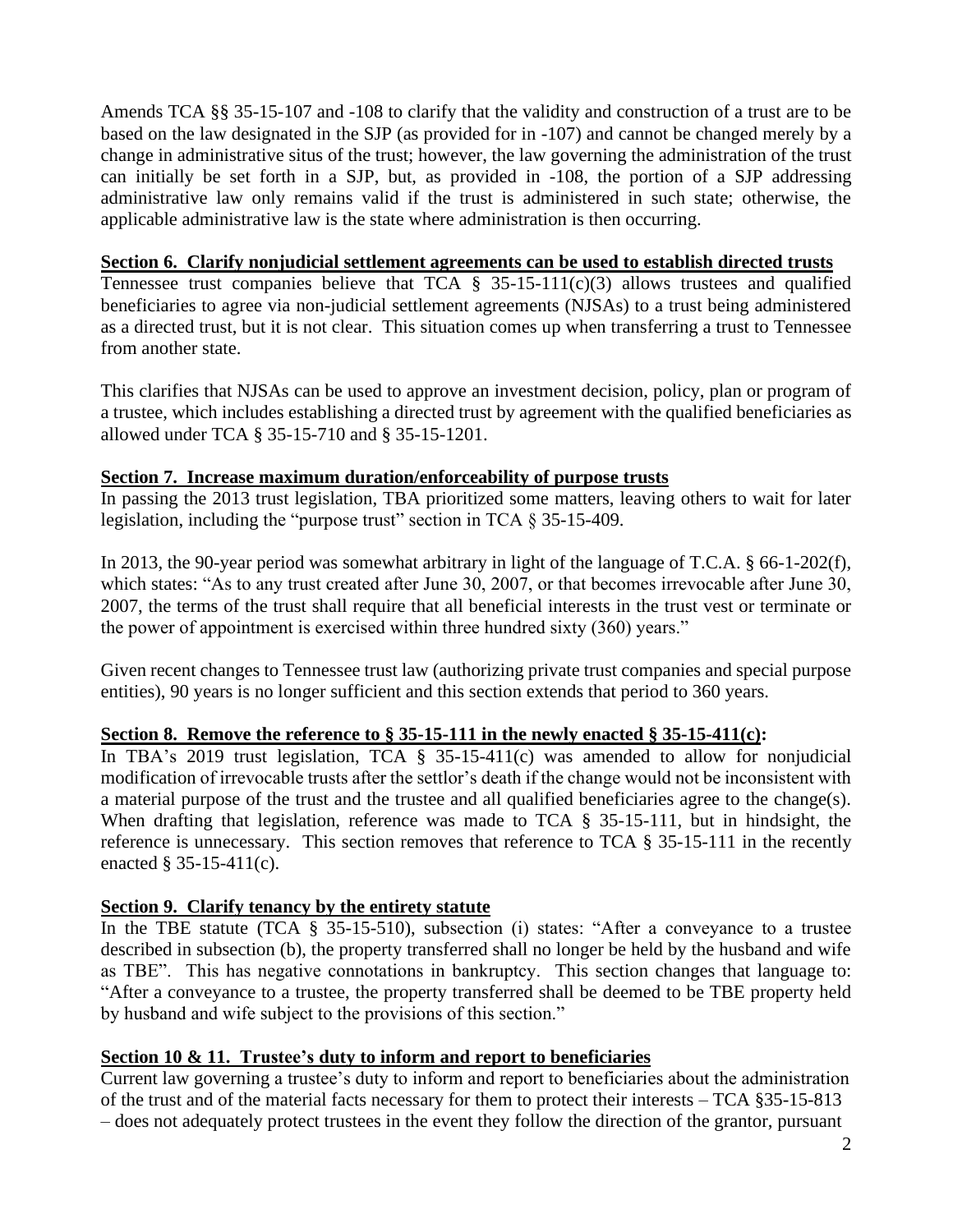to TCA § 35-15-813(e), to not inform and report to the qualified beneficiaries in the manner stipulated in TCA  $\S$  35-15-813(a) & (b).

These sections clarify protections for trustees when following the direction of: (1) a grantor to administer a trust as a silent trust and (2) a beneficiary to waive receipt of reports under TCA § 35-  $15-813(d)$ .

This amends TCA § 35-15-813(e) to allow the statute of limitations to start running for actions of the trustee during the time the grantor has directed notice/reports not be sent, so long as the grantor or a person designated by the grantor to represent the beneficiary(ies) under TCA § 35-15-303 receives said notice/reports.

Section 11 amends TCA  $\S$  35-15-813(D) to allow the statute of limitations to start running as to a particular beneficiary during the time the beneficiary waives receipt of statements, so long as that particular beneficiary designates a person to represent him/her under TCA § 35-15-303 or acknowledges at the time of the waiver that he/she understands the statute will start running from the time of waiver of the notice/reports and that he/she understands he/she can revoke the consent to waive notice/reports at any time.

## **Sections 12. Update decanting statute to allow remainder beneficiaries to become current permissible beneficiaries and allow for decanting to eliminate a beneficiary's mandatory distribution rights as to income.**

This amends the decanting statute – TCA  $\S 35$ -15-816(b)(27) – to allow a trustee to decant a trust to accelerate the interests of a remainder beneficiary in order to make that remainder a current permissible beneficiary. A few states already allow for this under their decanting statute – Nevada, South Dakota, and Missouri.

This also amends the decanting statute to allow for the ability to eliminate a beneficiary's mandatory distribution rights as to income. Trust companies have had clients in the past that did not want to receive mandatory income and had some clients that were concerned mandatory income distributions could frustrate their benefits. Nevada, South Dakota, Missouri, and Delaware allow for this type of change with certain restrictions – GRATS, marital trusts, and charitable trusts.

# **Sections 13 & 23. Broaden definition of person under T.C.A. § 35-16-102(8):**

The current definition of "person" under the Tennessee Investment Services Act [TCA § 35-16- 103(8)] is inconsistent with other definitions of "person" within the Trust Code [TCA § 35-15- 103(20)]. This modernizes the definitions of "person"; makes them consistent; and makes clear that an individual is a person for purposes of the statute.

# **Section 14– 15. Remove requirement for signing affidavit for asset protection trust additions**

Tennessee's asset protection trust statutes (Title 35, Chapter 16), requires an affidavit be obtained from the transferor when the trust is established and when assets are transferred to it. The purpose of the affidavit is to swear at the time of the transfer that the transferor did not have any creditors with claims to the asset and the transfer is not fraudulent.

Tennessee recently dropped from  $3<sup>rd</sup>$  to a tie for  $5<sup>th</sup>$  in the annual domestic asset protection trust state rankings because of the requirement for signing a new affidavit each time additions are made the asset protection trust.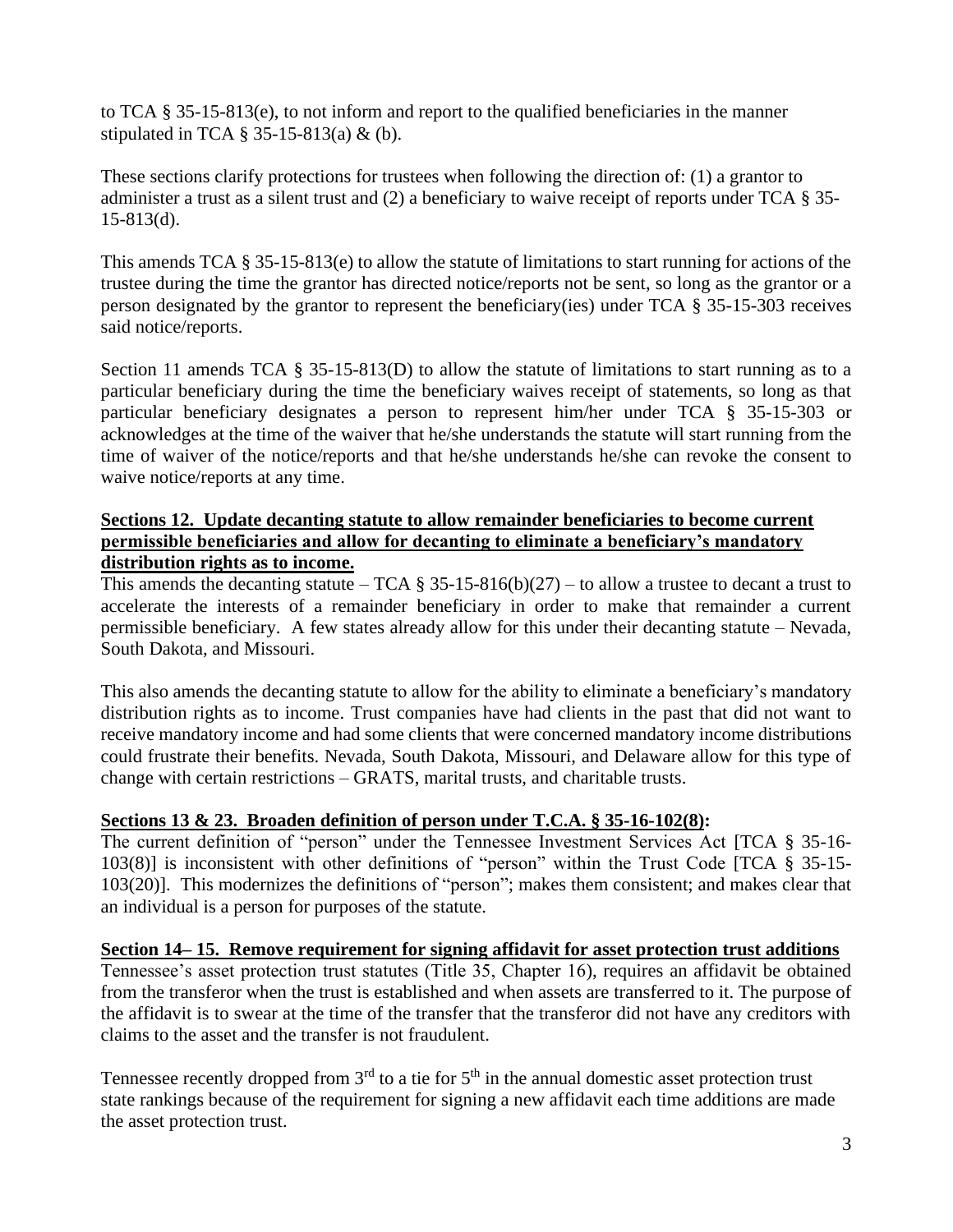This removes the statutory requirement for signing a new affidavit each time additions are made, but an affidavit would still be required upon establishment of the trust. By making this change, Tennessee will move back to the  $3<sup>rd</sup>$  in the national rankings. Additionally, a trustee who receives additional assets could still require an affidavit, but it would not be statutorily required.

#### **Section 16. Recordkeeping and identification of trust property**

This amends TCA § 35-15-810 to clarify that separate trusts may be maintained despite commingling of assets for investment and tax reporting purposes, by adding the following language:

For all purposes under the Tennessee Uniform Trust Code, when a trust is apportioned into separate shares for a single beneficiary or related beneficiary group, the apportioned separate share of the trust shall be treated as separate trusts even though such share may be commingled with other separate shares for investment and tax reporting purposes as provided in this section.

## **Section 17. Creditors claims against settlor**

This clarifies that the settlor's spouse is not treated as the settlor of a trust for the purposes of TCA § 35-15-505 by adding the following as a new subsection (h) to § 35-15-505:

(h) For purposes of this section, a person shall not be considered the settlor or deemed settlor of an irrevocable inter vivos trust where such person is a beneficiary with respect to property that was contributed to the trust by such person's spouse, regardless of whether or when such person was a settlor of an irrevocable inter vivos trust for the benefit of such person's spouse. For purposes of this subsection, the term "person's spouse" refers to the individual to whom the person was married at the time the irrevocable inter vivos trust was created, regardless of a subsequent dissolution of the marriage.

#### **Section 18. Disbursements from principal, for increased flexibility.**

This provides flexibility for the trustee to pay certain expenses, in addition to compensation for the trustee and investment advisory or custodial services, out of income if there is insufficient liquidity in the principal or if, due to the specific circumstances, payment out of income is prudent by adding the underlined language to TCA § 35-6-502:

(a) A trustee shall make the following disbursements from principal:

(1) The remaining one half ( $\frac{1}{2}$ ) of the disbursements described in § 35-6-501(1) and (2); provided that, if in the judgment of the trustee, the charging of a part or all of that portion of the compensation described under T.C.A. § 35-6-501(1) to principal is impracticable because of the lack of sufficient principal cash and readily marketable intangible personal property, or inadvisable because of the nature of the assets, that part or all of such compensation shall be paid out of income. The decision of the trustee to pay a larger portion or all of such compensation out of income shall be conclusive, and the income of the trust shall not be entitled to reimbursement from principal at any subsequent time or times;

# **Section 19. Use of Electronic Signatures**

Adds language to TCA § 35-15-1102 to clarify that the use of electronic signatures is appropriate for modification, termination, or settlement agreements pursuant to TCA §§ 35-15-111 (nonjudicial settlement agreements); 35-15-411 (modification/termination of noncharitable irrevocable trusts by